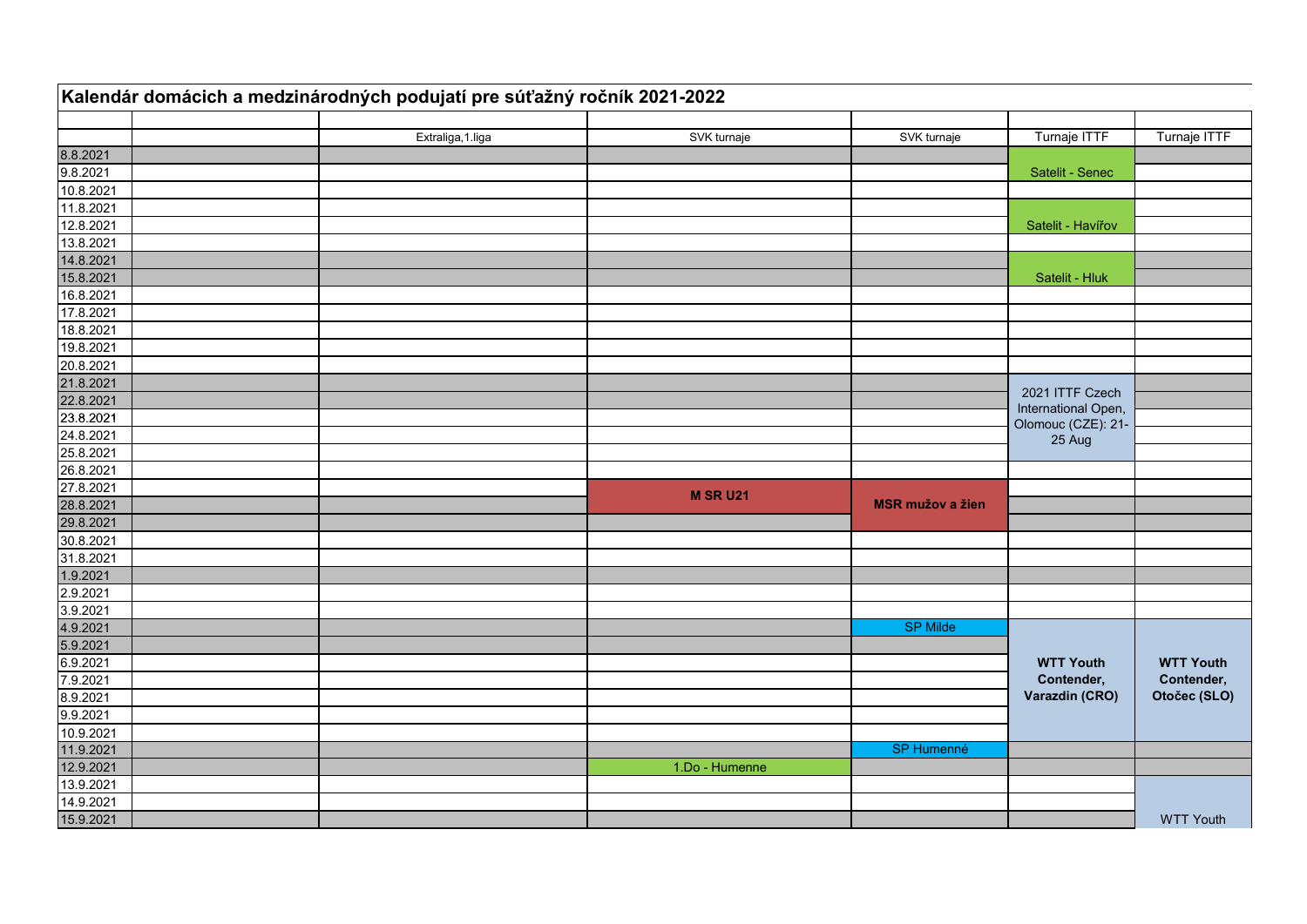| 16.9.2021  |                                  |                                                 |                  |                                     | Contender, Tunis  |
|------------|----------------------------------|-------------------------------------------------|------------------|-------------------------------------|-------------------|
| 17.9.2021  |                                  |                                                 |                  |                                     | (TUN)             |
| 18.9.2021  |                                  | 1.Nž ch STC ŠKST, d - Funstar TO                | <b>SP Prešov</b> |                                     |                   |
| 19.9.2021  |                                  |                                                 |                  |                                     |                   |
| 20.9.2021  |                                  |                                                 |                  |                                     |                   |
| 21.9.2021  |                                  |                                                 |                  |                                     |                   |
| 22.9.2021  |                                  |                                                 |                  | <b>WTT Youth Star</b>               |                   |
| 23.9.2021  |                                  |                                                 |                  | <b>Contender, Lisbon</b>            |                   |
| 24.9.2021  | 1.kolo - Extraliga muži          |                                                 |                  | ( POR)                              |                   |
| 25.9.2021  | 1.kolo M                         |                                                 |                  |                                     |                   |
| 26.9.2021  |                                  | 1.kolo doci                                     |                  |                                     |                   |
| 27.9.2021  |                                  |                                                 |                  |                                     |                   |
| 28.9.2021  |                                  |                                                 |                  |                                     |                   |
| 29.9.2021  |                                  |                                                 |                  | <b>WTT Youth</b>                    |                   |
| 30.9.2021  |                                  | 2021 European Championships Teams,              |                  | Contender, Belgrade                 |                   |
| 1.10.2021  |                                  | Cluj-Napoca (ROU)                               |                  | (SRB)                               |                   |
| 2.10.2021  |                                  |                                                 | 40. SP Tr. Teplá |                                     |                   |
| 3.10.2021  |                                  |                                                 |                  |                                     | <b>WTT Youth</b>  |
| 4.10.2021  |                                  |                                                 |                  |                                     | Contender,        |
| 5.10.2021  |                                  |                                                 |                  |                                     | Orestiada (GRE)   |
| 6.10.2021  |                                  |                                                 |                  |                                     |                   |
| 7.10.2021  |                                  |                                                 |                  |                                     |                   |
| 8.10.2021  | 2.kolo - Extraliga muži          |                                                 |                  |                                     |                   |
| 9.10.2021  | 2.kolo M,1.kolo Ex Ž a 1.liga Ž  |                                                 |                  |                                     |                   |
| 10.10.2021 |                                  | 1.Sz ch - STO Spoje (hala SSTZ), d - Ružomberok |                  |                                     |                   |
| 11.10.2021 |                                  |                                                 |                  |                                     |                   |
| 12.10.2021 |                                  |                                                 |                  | <b>WTT Youth</b>                    |                   |
| 13.10.2021 |                                  |                                                 |                  | Contender, Muscat                   |                   |
| 14.10.2021 |                                  |                                                 |                  | (OMA)                               |                   |
| 15.10.2021 |                                  |                                                 |                  |                                     | 2021 Europe Youth |
| 16.10.2021 |                                  | 1. Mž ch - Funstar TO, d Žiar nad Hronom        |                  |                                     | Top-10, Tours     |
| 17.10.2021 |                                  | 1. U21 - Ružomberok                             |                  |                                     | (FRA)             |
| 18.10.2021 |                                  |                                                 |                  |                                     |                   |
| 19.10.2021 |                                  |                                                 |                  |                                     |                   |
| 20.10.2021 |                                  |                                                 |                  | <b>WTT Youth Star</b><br>Contender, |                   |
| 21.10.2021 |                                  |                                                 |                  | Wladyslawowo                        |                   |
| 22.10.2021 | 3.kolo - Extraliga muži          |                                                 |                  | (POL)                               |                   |
| 23.10.2021 | 3.kolo M, 2.kolo Ex Ž a 1.liga Ž | <b>ETTU CUP</b>                                 |                  |                                     |                   |
| 24.10.2021 |                                  |                                                 |                  |                                     |                   |
| 25.10.2021 |                                  |                                                 |                  |                                     |                   |
| 26.10.2021 |                                  |                                                 |                  | <b>WTT Youth</b>                    |                   |
| 27.10.2021 |                                  |                                                 |                  | Contender, Lignano                  |                   |
| 28.10.2021 |                                  |                                                 |                  | (ITA)                               |                   |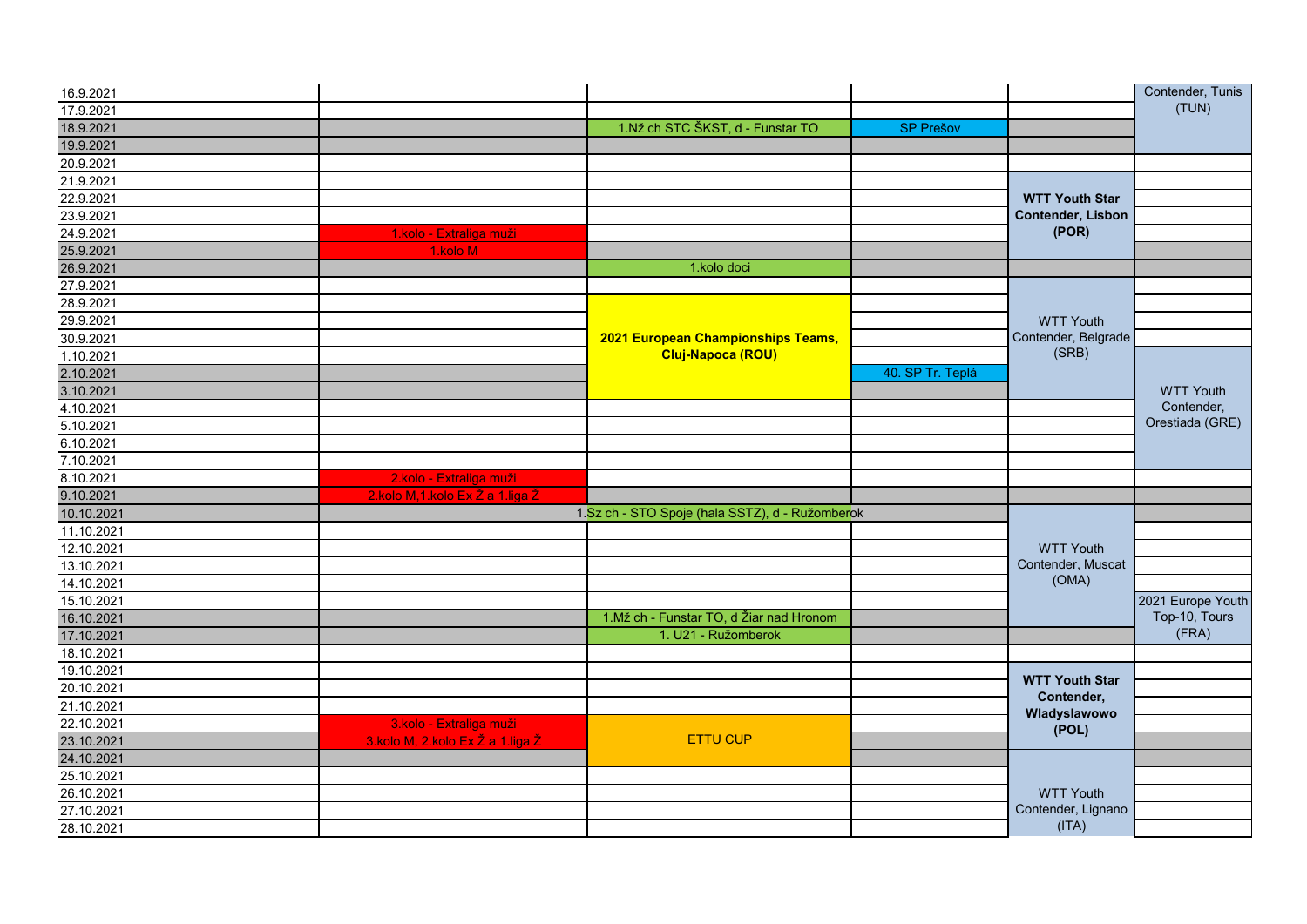| 29.10.2021               |                                  |                                   |                             |                         |
|--------------------------|----------------------------------|-----------------------------------|-----------------------------|-------------------------|
| 30.10.2021               |                                  | volný termín                      |                             |                         |
| 31.10.2021               |                                  |                                   |                             |                         |
| 1.11.2021                |                                  |                                   |                             |                         |
| 2.11.2021                |                                  |                                   |                             |                         |
| 3.11.2021                |                                  |                                   | <b>WTT Youth</b>            | <b>WTT Youth</b>        |
| 4.11.2021                |                                  |                                   | Contender,                  | <b>Contender, Senec</b> |
| 5.11.2021                |                                  |                                   | <b>Szombathely (HUN)</b>    | (SVK)                   |
| 6.11.2021                |                                  | 2.Nž - Bošany                     |                             |                         |
| 7.11.2021                |                                  |                                   |                             |                         |
| 8.11.2021                |                                  |                                   |                             |                         |
| 9.11.2021                |                                  |                                   |                             |                         |
| 10.11.2021               |                                  |                                   |                             |                         |
| 11.11.2021               |                                  |                                   | 2021 European               |                         |
| 12.11.2021               |                                  |                                   | Under 21                    |                         |
| 13.11.2021               |                                  | 2.Mž - ch STC ŠKST, d Funstar TO  | Championships, Spa<br>(BEL) |                         |
|                          |                                  |                                   |                             | <b>WTT Youth</b>        |
| 14.11.2021<br>15.11.2021 |                                  |                                   |                             | Contender, Eilat        |
| 16.11.2021               |                                  |                                   |                             | (ISR)                   |
|                          |                                  |                                   |                             |                         |
| 17.11.2021               |                                  | 2.kolo doci                       |                             |                         |
| 18.11.2021               |                                  |                                   |                             |                         |
| 19.11.2021               | 4.kolo - Extraliga muži          |                                   |                             |                         |
| 20.11.2021               | 4.kolo M, 3.kolo Ex Ž a 1.liga Ž |                                   |                             |                         |
| 21.11.2021               |                                  |                                   |                             |                         |
| 22.11.2021               |                                  |                                   |                             |                         |
| 23.11.2021               |                                  |                                   |                             |                         |
| 24.11.2021               |                                  |                                   | 2021 World Table            |                         |
| 25.11.2021               |                                  |                                   | <b>Tennis</b>               |                         |
| 26.11.2021               |                                  |                                   | Championships               |                         |
| 27.11.2021               |                                  | 2.Do - ch Funstar TO, d STO Spoje | <b>Finals, Houston</b>      |                         |
| 28.11.2021               |                                  | 2. U21 - Funstar Topoľčany        | (USA)                       |                         |
| 29.11.2021               |                                  |                                   |                             |                         |
| 30.11.2021               |                                  |                                   |                             |                         |
| 1.12.2021                |                                  |                                   |                             |                         |
| 2.12.2021                |                                  |                                   |                             |                         |
| 3.12.2021                | 5.kolo - Extraliga muži          |                                   | 2021 Finlandia Open,        |                         |
| 4.12.2021                | 5.kolo M, 4.kolo Ex Ž            |                                   | Lohja (FIN)                 |                         |
| 5.12.2021                |                                  |                                   |                             |                         |
| 6.12.2021                |                                  |                                   |                             |                         |
| 7.12.2021                |                                  |                                   |                             |                         |
| 8.12.2021                |                                  |                                   |                             |                         |
| 9.12.2021                |                                  |                                   |                             |                         |
| 10.12.2021               |                                  |                                   |                             |                         |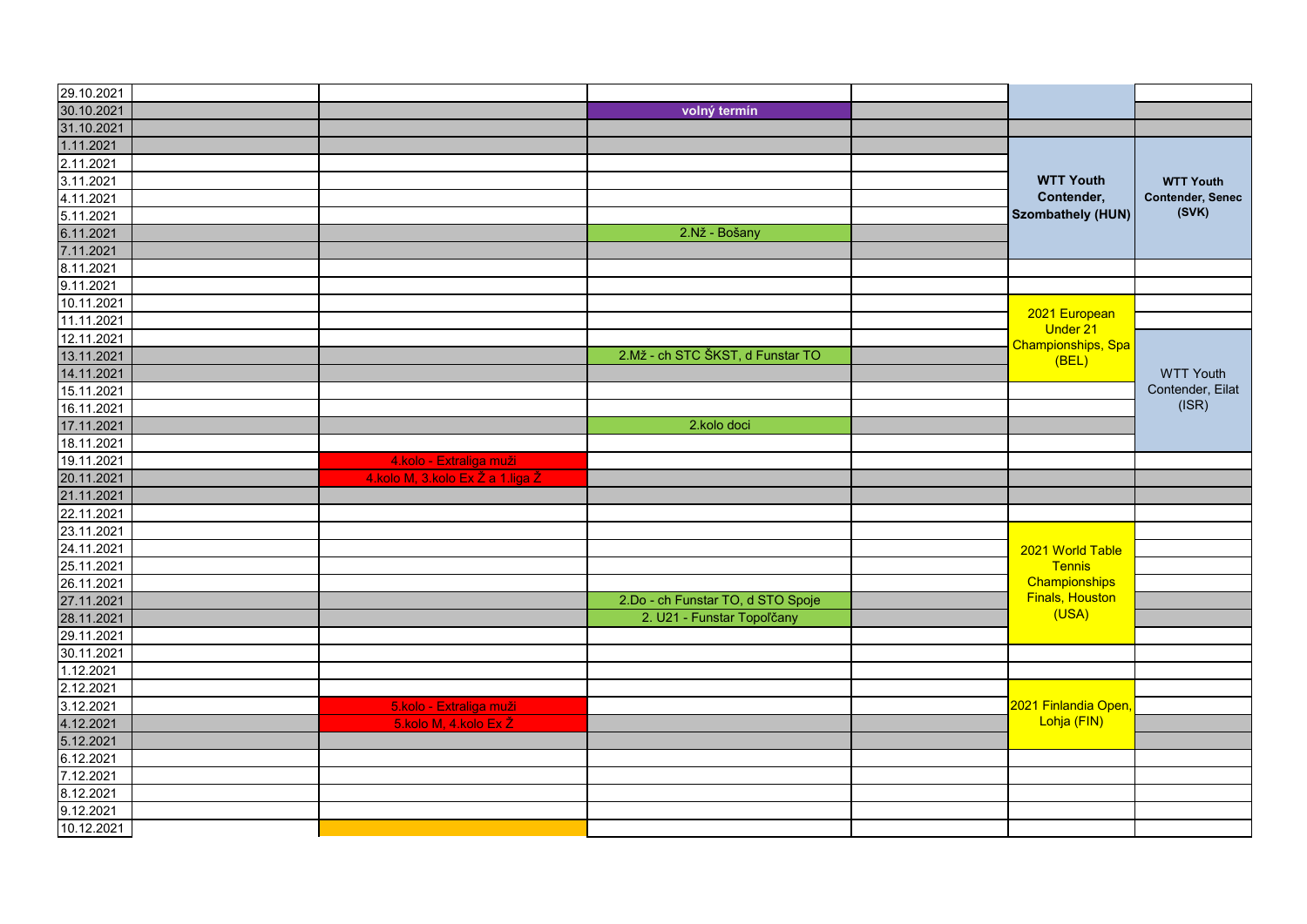| 11.12.2021 | <b>ETTU CUP</b>         | 2.Sž - ch STC ŠKST, d TTC Majcichov |  |  |
|------------|-------------------------|-------------------------------------|--|--|
| 12.12.2021 |                         |                                     |  |  |
| 13.12.2021 |                         |                                     |  |  |
| 14.12.2021 |                         |                                     |  |  |
| 15.12.2021 |                         |                                     |  |  |
| 16.12.2021 |                         |                                     |  |  |
| 17.12.2021 | 6.kolo - Extraliga muži |                                     |  |  |
| 18.12.2021 | 6.kolo M                |                                     |  |  |
| 19.12.2021 |                         |                                     |  |  |
| 20.12.2021 |                         |                                     |  |  |
| 21.12.2021 |                         |                                     |  |  |
| 22.12.2021 |                         |                                     |  |  |
| 23.12.2021 |                         |                                     |  |  |
| 24.12.2021 |                         |                                     |  |  |
| 25.12.2021 |                         |                                     |  |  |
| 26.12.2021 |                         |                                     |  |  |
| 27.12.2021 |                         |                                     |  |  |
| 28.12.2021 |                         |                                     |  |  |
| 29.12.2021 |                         | SP Nové Zámky                       |  |  |
| 30.12.2021 |                         |                                     |  |  |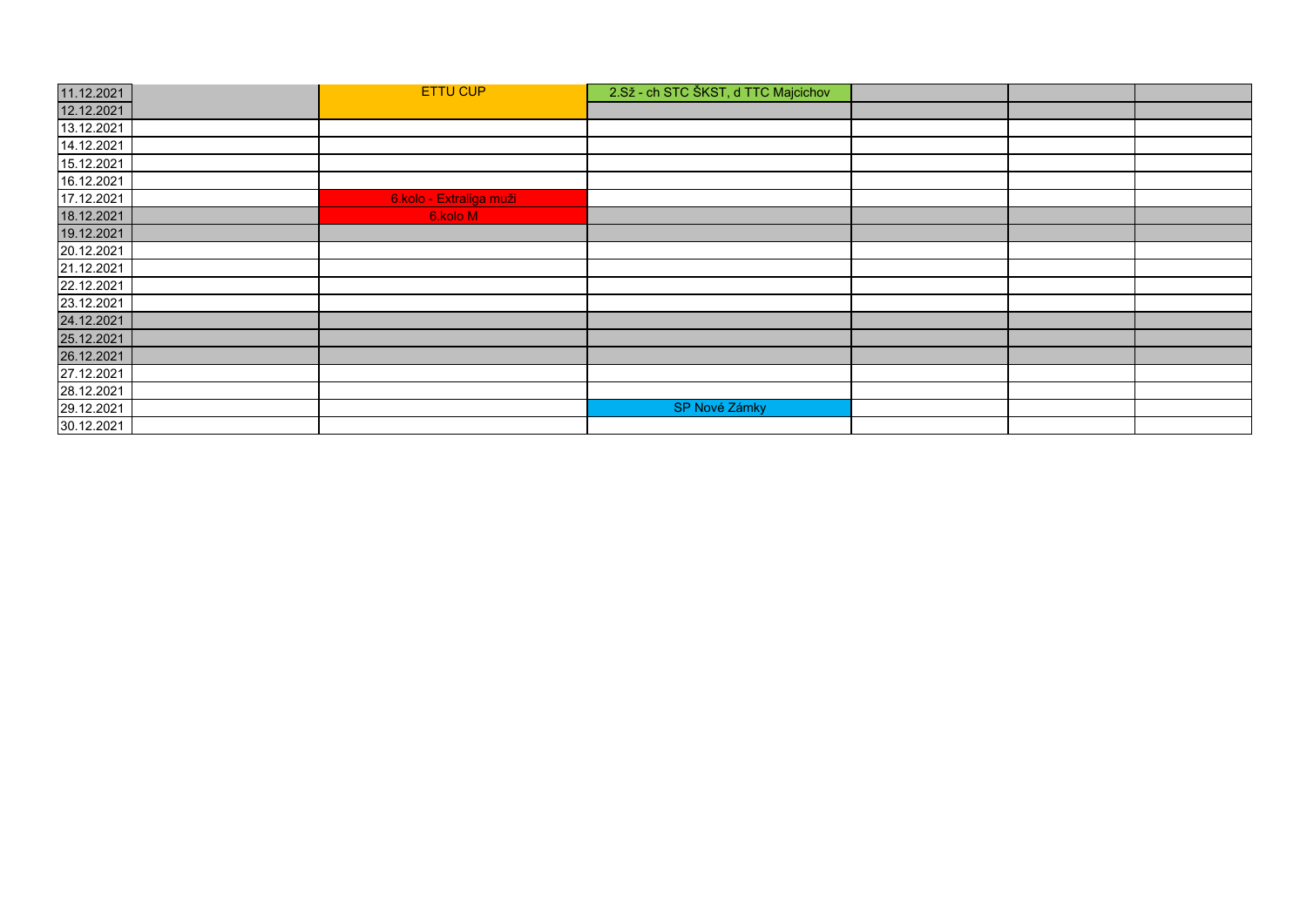|                      |                                           | Kalendár domácich a medzinárodných podujatí pre súťažný rok 2022 (schálené VV SSTZ dňa 14.1.2022) |                                |  |
|----------------------|-------------------------------------------|---------------------------------------------------------------------------------------------------|--------------------------------|--|
| 1.1.2022             |                                           |                                                                                                   |                                |  |
| 2.1.2022             |                                           |                                                                                                   |                                |  |
| 3.1.2022             |                                           |                                                                                                   |                                |  |
| 4.1.2022             |                                           |                                                                                                   |                                |  |
| 5.1.2022             |                                           |                                                                                                   |                                |  |
| 6.1.2022             |                                           |                                                                                                   |                                |  |
| 7.1.2022             |                                           |                                                                                                   |                                |  |
| 8.1.2022             |                                           |                                                                                                   |                                |  |
| 9.1.2022             |                                           |                                                                                                   |                                |  |
| 10.1.2022            |                                           |                                                                                                   |                                |  |
| 11.1.2022            |                                           |                                                                                                   |                                |  |
| 12.1.2022            |                                           |                                                                                                   |                                |  |
| 13.1.2022            |                                           |                                                                                                   | <b>WTT Feeder Dusseldorf I</b> |  |
| 14.1.2022            |                                           |                                                                                                   | Dusseldorf (GER):              |  |
| 15.1.2022            |                                           |                                                                                                   |                                |  |
| 16.1.2022            |                                           |                                                                                                   |                                |  |
| 17.1.2022            |                                           |                                                                                                   |                                |  |
| 18.1.2022            |                                           |                                                                                                   | <b>WTT Feeder Dusseldorf I</b> |  |
| 19.1.2022            |                                           |                                                                                                   | Dusseldorf (GER):              |  |
| 20.1.2022            |                                           |                                                                                                   |                                |  |
| 21.1.2022            |                                           |                                                                                                   |                                |  |
| 22.1.2022            |                                           | 2.Mž - ch STC ŠKST, d Funstar TO                                                                  |                                |  |
| 23.1.2022            |                                           | 2.Do - ch Funstar TO, d STO Spoje                                                                 |                                |  |
| 24.1.2022            |                                           |                                                                                                   |                                |  |
| 25.1.2022            |                                           |                                                                                                   |                                |  |
| 26.1.2022            |                                           |                                                                                                   |                                |  |
| 27.1.2022            |                                           |                                                                                                   |                                |  |
| 28.1.2022            | 5.kolo Ex M                               |                                                                                                   |                                |  |
| 29.1.2022            | 5.kolo Ex M, 5.kolo 1.liga M              |                                                                                                   |                                |  |
| 30.1.2022            |                                           | 2.Sž - ch STC ŠKST, d TTC Majcichov                                                               |                                |  |
| 31.1.2022            |                                           |                                                                                                   |                                |  |
| 1.2.2022             |                                           |                                                                                                   |                                |  |
| 2.2.2022             |                                           |                                                                                                   |                                |  |
| 3.2.2022             |                                           |                                                                                                   | <b>WTT Youth Star</b>          |  |
| 4.2.2022             | 6.kolo Ex M                               |                                                                                                   | Contender Tunis, Tunis         |  |
| 5.2.2022<br>6.2.2022 | 6.kolo Ex M, 6.kolo 1.liga M, 4.kolo Ex Ž | 3.kolo 1.liga Ž                                                                                   | (TUN)                          |  |
|                      |                                           | 2. U21 - ŠKST Ružomberok                                                                          |                                |  |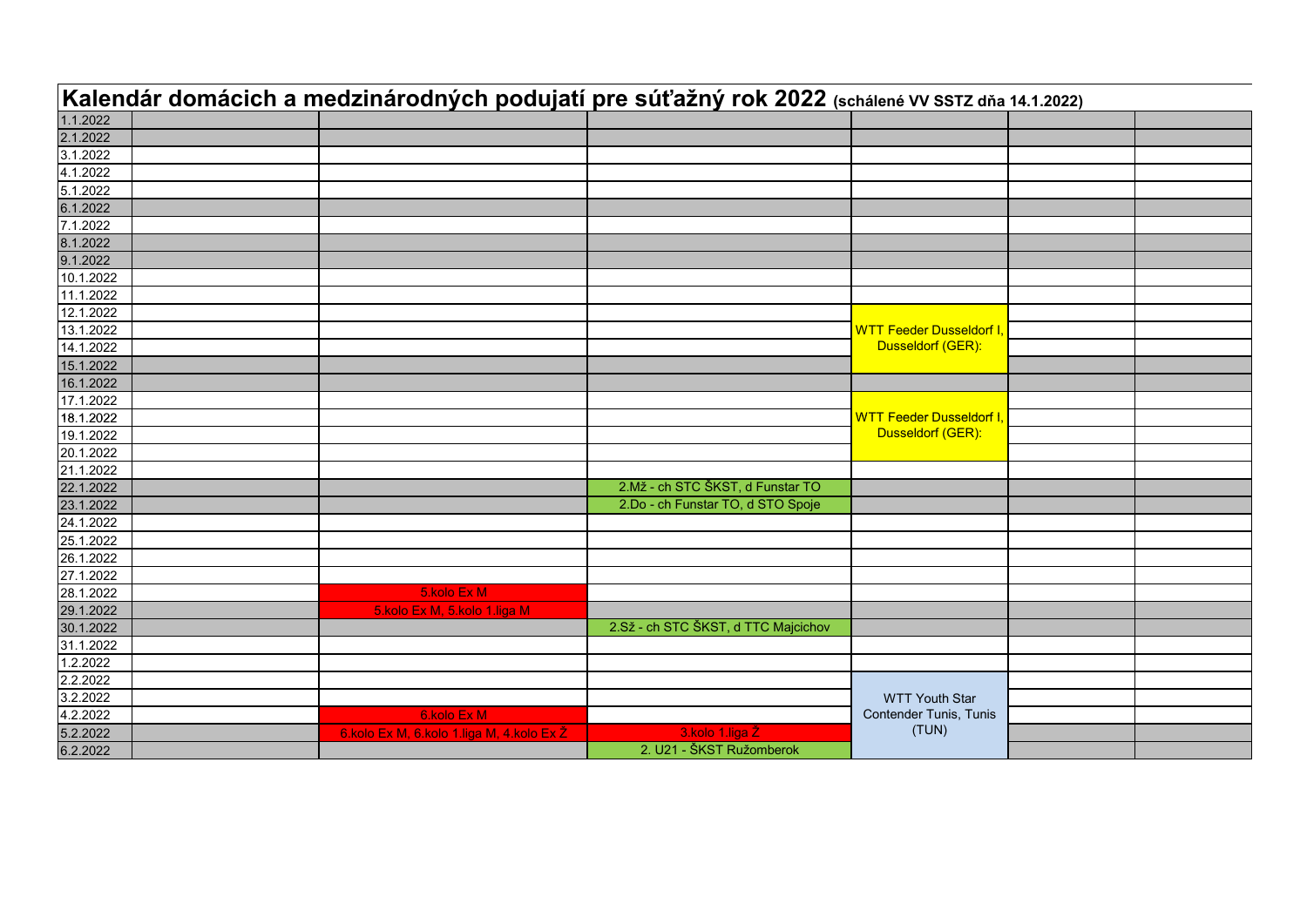| Univerziáda - M SR vysoké školy<br>dohrávky Ex M<br>dohrávky Ex M, 4.kolo 1.liga M, 5.kolo Ex Ž<br>4.kolo 1.liga Ž Východ<br>12.2.2022<br>14.2.2022<br>15.2.2022<br>16.2.2022<br><b>WTT Youth Contender</b><br><b>WTT Youth</b><br>Contender Spa, Spa<br>Metz, Metz (FRA): 14-20<br>(BEL): 14-20 Feb<br>Feb<br>18.2.2022<br>3.Nž - ch Funstar To, d TTC Majcichov<br>Superliga<br>7.kolo - Extraliga muži<br>5.kolo 1.liga Ž Východ, 4.kolo Ž západ<br>Ex M a 1.liga M - 7.kolo, 6.kolo Ex Ž<br>Europe TOP 16 Cup,<br><b>SUI</b><br>3.kolo doci<br><b>WTT Youth Contender</b><br>Vila Real, Vila Real<br>1.3.2022<br><b>WTT Contender</b><br>(POR): 26 Feb-4 Mar<br>Muscat, Oman<br>(OMA)<br>8.kolo - Extraliga muži<br>Ex M a 1.liga M - 8.kolo, 7.kolo Ex Ž<br>3.Sž - ch Funstar To, d STC ŠKST Ba<br>11.3.2022<br>3.Mž - ch Bošany, d Žiar nad Hronom<br>3.Do - ch STC ŠKST Ba, d Žiar nad Hronom<br>13.3.2022<br>Asia.TBC<br><b>WTT Feeder Doha,</b><br>15.3.2022<br>Doha (QAT)<br>16.3.2022<br><b>WTT Youth Contender</b><br>17.3.2022<br>Sulaymaniyah,<br>Sulaymaniyah (IRQ): 14-<br>18.3.2022<br>9.kolo - Extraliga muži<br>20 Mar<br>6.kolo 1.liga Ž Východ, 5.kolo Ž západ<br>Ex M a 1.liga M - 9.kolo, 8.kolo Ex Ž<br>4.kolo doci |           |  |  |                       |                              |
|---------------------------------------------------------------------------------------------------------------------------------------------------------------------------------------------------------------------------------------------------------------------------------------------------------------------------------------------------------------------------------------------------------------------------------------------------------------------------------------------------------------------------------------------------------------------------------------------------------------------------------------------------------------------------------------------------------------------------------------------------------------------------------------------------------------------------------------------------------------------------------------------------------------------------------------------------------------------------------------------------------------------------------------------------------------------------------------------------------------------------------------------------------------------------------------------------------------------------------------------|-----------|--|--|-----------------------|------------------------------|
|                                                                                                                                                                                                                                                                                                                                                                                                                                                                                                                                                                                                                                                                                                                                                                                                                                                                                                                                                                                                                                                                                                                                                                                                                                             | 7.2.2022  |  |  |                       |                              |
|                                                                                                                                                                                                                                                                                                                                                                                                                                                                                                                                                                                                                                                                                                                                                                                                                                                                                                                                                                                                                                                                                                                                                                                                                                             | 8.2.2022  |  |  |                       |                              |
|                                                                                                                                                                                                                                                                                                                                                                                                                                                                                                                                                                                                                                                                                                                                                                                                                                                                                                                                                                                                                                                                                                                                                                                                                                             | 9.2.2022  |  |  |                       |                              |
|                                                                                                                                                                                                                                                                                                                                                                                                                                                                                                                                                                                                                                                                                                                                                                                                                                                                                                                                                                                                                                                                                                                                                                                                                                             | 10.2.2022 |  |  |                       |                              |
|                                                                                                                                                                                                                                                                                                                                                                                                                                                                                                                                                                                                                                                                                                                                                                                                                                                                                                                                                                                                                                                                                                                                                                                                                                             | 11.2.2022 |  |  |                       |                              |
|                                                                                                                                                                                                                                                                                                                                                                                                                                                                                                                                                                                                                                                                                                                                                                                                                                                                                                                                                                                                                                                                                                                                                                                                                                             |           |  |  |                       |                              |
|                                                                                                                                                                                                                                                                                                                                                                                                                                                                                                                                                                                                                                                                                                                                                                                                                                                                                                                                                                                                                                                                                                                                                                                                                                             | 13.2.2022 |  |  |                       |                              |
|                                                                                                                                                                                                                                                                                                                                                                                                                                                                                                                                                                                                                                                                                                                                                                                                                                                                                                                                                                                                                                                                                                                                                                                                                                             |           |  |  |                       |                              |
|                                                                                                                                                                                                                                                                                                                                                                                                                                                                                                                                                                                                                                                                                                                                                                                                                                                                                                                                                                                                                                                                                                                                                                                                                                             |           |  |  |                       |                              |
|                                                                                                                                                                                                                                                                                                                                                                                                                                                                                                                                                                                                                                                                                                                                                                                                                                                                                                                                                                                                                                                                                                                                                                                                                                             |           |  |  |                       |                              |
|                                                                                                                                                                                                                                                                                                                                                                                                                                                                                                                                                                                                                                                                                                                                                                                                                                                                                                                                                                                                                                                                                                                                                                                                                                             | 17.2.2022 |  |  |                       |                              |
|                                                                                                                                                                                                                                                                                                                                                                                                                                                                                                                                                                                                                                                                                                                                                                                                                                                                                                                                                                                                                                                                                                                                                                                                                                             |           |  |  |                       |                              |
|                                                                                                                                                                                                                                                                                                                                                                                                                                                                                                                                                                                                                                                                                                                                                                                                                                                                                                                                                                                                                                                                                                                                                                                                                                             | 19.2.2022 |  |  |                       |                              |
|                                                                                                                                                                                                                                                                                                                                                                                                                                                                                                                                                                                                                                                                                                                                                                                                                                                                                                                                                                                                                                                                                                                                                                                                                                             | 20.2.2022 |  |  |                       |                              |
|                                                                                                                                                                                                                                                                                                                                                                                                                                                                                                                                                                                                                                                                                                                                                                                                                                                                                                                                                                                                                                                                                                                                                                                                                                             | 21.2.2022 |  |  |                       |                              |
|                                                                                                                                                                                                                                                                                                                                                                                                                                                                                                                                                                                                                                                                                                                                                                                                                                                                                                                                                                                                                                                                                                                                                                                                                                             | 22.2.2022 |  |  |                       |                              |
|                                                                                                                                                                                                                                                                                                                                                                                                                                                                                                                                                                                                                                                                                                                                                                                                                                                                                                                                                                                                                                                                                                                                                                                                                                             | 23.2.2022 |  |  |                       |                              |
|                                                                                                                                                                                                                                                                                                                                                                                                                                                                                                                                                                                                                                                                                                                                                                                                                                                                                                                                                                                                                                                                                                                                                                                                                                             | 24.2.2022 |  |  |                       |                              |
|                                                                                                                                                                                                                                                                                                                                                                                                                                                                                                                                                                                                                                                                                                                                                                                                                                                                                                                                                                                                                                                                                                                                                                                                                                             | 25.2.2022 |  |  |                       |                              |
|                                                                                                                                                                                                                                                                                                                                                                                                                                                                                                                                                                                                                                                                                                                                                                                                                                                                                                                                                                                                                                                                                                                                                                                                                                             | 26.2.2022 |  |  |                       |                              |
|                                                                                                                                                                                                                                                                                                                                                                                                                                                                                                                                                                                                                                                                                                                                                                                                                                                                                                                                                                                                                                                                                                                                                                                                                                             | 27.2.2022 |  |  |                       |                              |
|                                                                                                                                                                                                                                                                                                                                                                                                                                                                                                                                                                                                                                                                                                                                                                                                                                                                                                                                                                                                                                                                                                                                                                                                                                             | 28.2.2022 |  |  |                       |                              |
|                                                                                                                                                                                                                                                                                                                                                                                                                                                                                                                                                                                                                                                                                                                                                                                                                                                                                                                                                                                                                                                                                                                                                                                                                                             |           |  |  |                       |                              |
|                                                                                                                                                                                                                                                                                                                                                                                                                                                                                                                                                                                                                                                                                                                                                                                                                                                                                                                                                                                                                                                                                                                                                                                                                                             | 2.3.2022  |  |  |                       |                              |
|                                                                                                                                                                                                                                                                                                                                                                                                                                                                                                                                                                                                                                                                                                                                                                                                                                                                                                                                                                                                                                                                                                                                                                                                                                             | 3.3.2022  |  |  |                       |                              |
|                                                                                                                                                                                                                                                                                                                                                                                                                                                                                                                                                                                                                                                                                                                                                                                                                                                                                                                                                                                                                                                                                                                                                                                                                                             | 4.3.2022  |  |  |                       |                              |
|                                                                                                                                                                                                                                                                                                                                                                                                                                                                                                                                                                                                                                                                                                                                                                                                                                                                                                                                                                                                                                                                                                                                                                                                                                             | 5.3.2022  |  |  |                       |                              |
|                                                                                                                                                                                                                                                                                                                                                                                                                                                                                                                                                                                                                                                                                                                                                                                                                                                                                                                                                                                                                                                                                                                                                                                                                                             | 6.3.2022  |  |  |                       |                              |
|                                                                                                                                                                                                                                                                                                                                                                                                                                                                                                                                                                                                                                                                                                                                                                                                                                                                                                                                                                                                                                                                                                                                                                                                                                             | 7.3.2022  |  |  |                       |                              |
|                                                                                                                                                                                                                                                                                                                                                                                                                                                                                                                                                                                                                                                                                                                                                                                                                                                                                                                                                                                                                                                                                                                                                                                                                                             | 8.3.2022  |  |  |                       |                              |
|                                                                                                                                                                                                                                                                                                                                                                                                                                                                                                                                                                                                                                                                                                                                                                                                                                                                                                                                                                                                                                                                                                                                                                                                                                             | 9.3.2022  |  |  |                       |                              |
|                                                                                                                                                                                                                                                                                                                                                                                                                                                                                                                                                                                                                                                                                                                                                                                                                                                                                                                                                                                                                                                                                                                                                                                                                                             | 10.3.2022 |  |  |                       |                              |
|                                                                                                                                                                                                                                                                                                                                                                                                                                                                                                                                                                                                                                                                                                                                                                                                                                                                                                                                                                                                                                                                                                                                                                                                                                             |           |  |  |                       |                              |
|                                                                                                                                                                                                                                                                                                                                                                                                                                                                                                                                                                                                                                                                                                                                                                                                                                                                                                                                                                                                                                                                                                                                                                                                                                             | 12.3.2022 |  |  |                       |                              |
|                                                                                                                                                                                                                                                                                                                                                                                                                                                                                                                                                                                                                                                                                                                                                                                                                                                                                                                                                                                                                                                                                                                                                                                                                                             |           |  |  |                       | <mark>WTT Grand Smash</mark> |
|                                                                                                                                                                                                                                                                                                                                                                                                                                                                                                                                                                                                                                                                                                                                                                                                                                                                                                                                                                                                                                                                                                                                                                                                                                             | 14.3.2022 |  |  |                       |                              |
|                                                                                                                                                                                                                                                                                                                                                                                                                                                                                                                                                                                                                                                                                                                                                                                                                                                                                                                                                                                                                                                                                                                                                                                                                                             |           |  |  |                       |                              |
|                                                                                                                                                                                                                                                                                                                                                                                                                                                                                                                                                                                                                                                                                                                                                                                                                                                                                                                                                                                                                                                                                                                                                                                                                                             |           |  |  |                       |                              |
|                                                                                                                                                                                                                                                                                                                                                                                                                                                                                                                                                                                                                                                                                                                                                                                                                                                                                                                                                                                                                                                                                                                                                                                                                                             |           |  |  |                       |                              |
|                                                                                                                                                                                                                                                                                                                                                                                                                                                                                                                                                                                                                                                                                                                                                                                                                                                                                                                                                                                                                                                                                                                                                                                                                                             |           |  |  |                       |                              |
|                                                                                                                                                                                                                                                                                                                                                                                                                                                                                                                                                                                                                                                                                                                                                                                                                                                                                                                                                                                                                                                                                                                                                                                                                                             | 19.3.2022 |  |  |                       |                              |
|                                                                                                                                                                                                                                                                                                                                                                                                                                                                                                                                                                                                                                                                                                                                                                                                                                                                                                                                                                                                                                                                                                                                                                                                                                             | 20.3.2022 |  |  | <b>WITT Contander</b> |                              |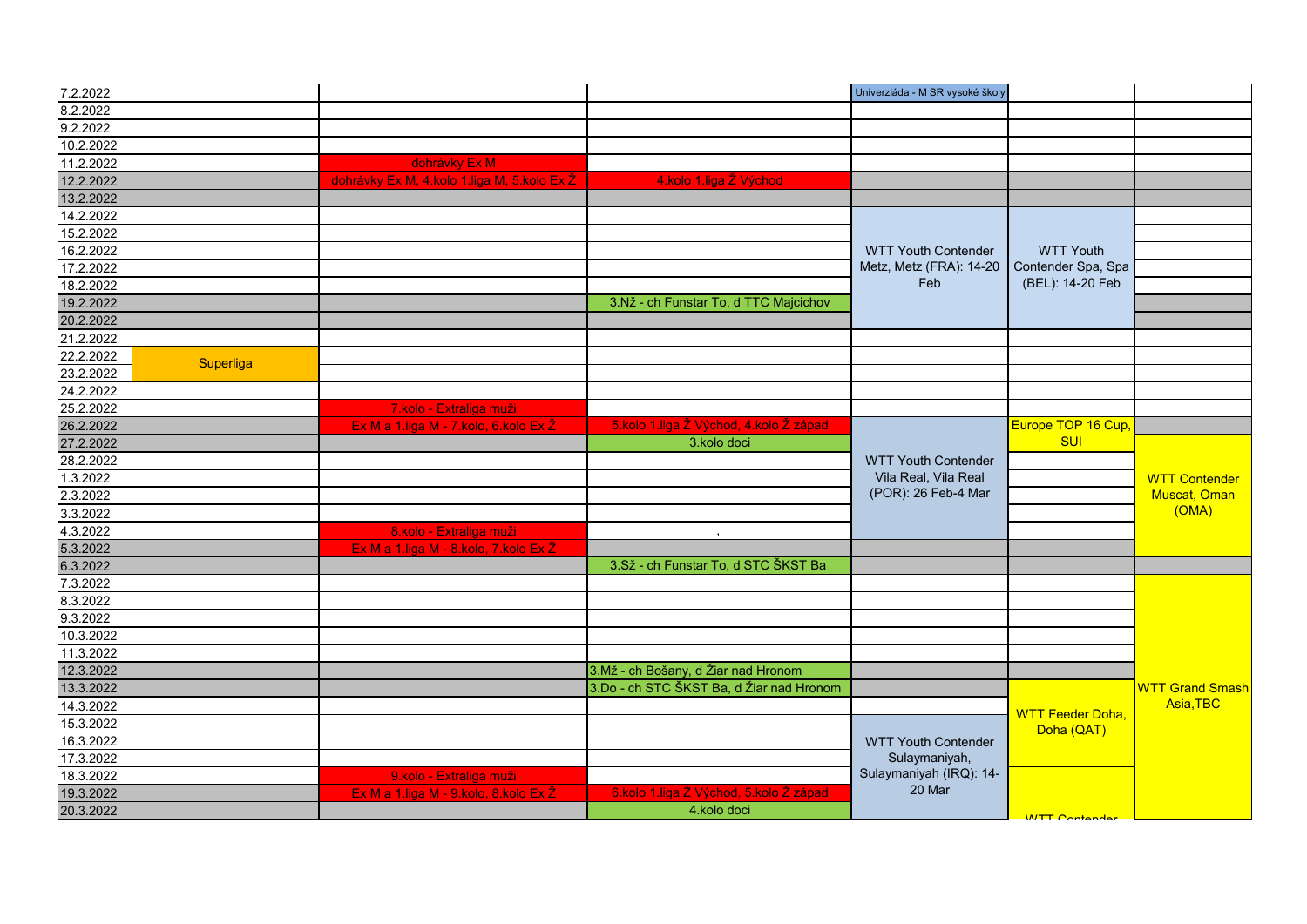| 21.3.2022 |                                         |                                         |                                             |                                            | <b>VVIII CURRENCE</b><br>Doha, Doha (QAT)     |  |
|-----------|-----------------------------------------|-----------------------------------------|---------------------------------------------|--------------------------------------------|-----------------------------------------------|--|
| 22.3.2022 |                                         |                                         |                                             |                                            |                                               |  |
| 23.3.2022 |                                         |                                         |                                             | <b>WTT Youth Contender</b>                 |                                               |  |
| 24.3.2022 |                                         |                                         |                                             | Tunis, Tunis (TUN): 21-27                  |                                               |  |
| 25.3.2022 |                                         | <b>M SR U21</b>                         |                                             | Mar                                        |                                               |  |
| 26.3.2022 |                                         |                                         | <b>MSR mužov a žien</b>                     |                                            |                                               |  |
| 27.3.2022 |                                         |                                         |                                             |                                            | <b>WTT Star Contender</b>                     |  |
| 28.3.2022 |                                         |                                         |                                             |                                            | Doha, Doha (QAT)                              |  |
| 29.3.2022 | Ex M štvrťfinále - playoff 1.stretnutie |                                         |                                             |                                            |                                               |  |
| 30.3.2022 |                                         |                                         |                                             | <b>WTT Youth Star</b><br>Contender Otocec, |                                               |  |
| 31.3.2022 |                                         |                                         |                                             | Otocec (SLO): 29 Mar-2                     |                                               |  |
| 1.4.2022  | Ex M štvrťfinále - playoff 2.stretnutie | 10.kolo - Extraliga muži                |                                             | Apr                                        |                                               |  |
| 2.4.2022  | Ex M štvrťfinále - playoff 3.stretnutie | Ex M a 1.liga M - 10.kolo               | 1. baráž Vých - Západ Ž                     |                                            |                                               |  |
| 3.4.2022  |                                         |                                         | 4.Nž - ch STC ŠKST Ba, d Vrútky             |                                            |                                               |  |
| 4.4.2022  |                                         |                                         |                                             |                                            |                                               |  |
| 5.4.2022  | Ex M semifinále - playoff 1.stretnutie  |                                         |                                             |                                            |                                               |  |
| 6.4.2022  |                                         |                                         |                                             |                                            |                                               |  |
| 7.4.2022  |                                         |                                         |                                             |                                            |                                               |  |
| 8.4.2022  | Ex M semifinále - playoff 2.stretnutie  | 11.kolo - Extraliga muži                |                                             |                                            |                                               |  |
| 9.4.2022  | Ex M semifinále - playoff 3.stretnutie  | Ex M a 1.liga M - 11.kolo + Finále Ženy | 2. baráž Vých - Západ Ž                     |                                            |                                               |  |
| 10.4.2022 |                                         |                                         | 4.Sž - ch STC ŠKST Ba, d ŠKST Ružomberok    |                                            |                                               |  |
| 11.4.2022 |                                         |                                         |                                             |                                            |                                               |  |
| 12.4.2022 |                                         |                                         |                                             |                                            |                                               |  |
| 13.4.2022 |                                         |                                         |                                             |                                            |                                               |  |
| 14.4.2022 |                                         |                                         |                                             |                                            |                                               |  |
| 15.4.2022 |                                         |                                         |                                             |                                            |                                               |  |
| 16.4.2022 |                                         |                                         |                                             |                                            |                                               |  |
| 17.4.2022 |                                         |                                         |                                             |                                            |                                               |  |
| 18.4.2022 |                                         |                                         |                                             |                                            |                                               |  |
| 19.4.2022 |                                         | Superliga                               |                                             |                                            |                                               |  |
| 20.4.2022 |                                         |                                         |                                             |                                            | <b>ITTF World Table</b><br><b>Tennis Team</b> |  |
| 21.4.2022 |                                         |                                         |                                             |                                            | <b>Championships</b>                          |  |
| 22.4.2022 |                                         |                                         |                                             |                                            | <b>Finals, Chengdu</b>                        |  |
| 23.4.2022 |                                         |                                         | 4.Do - ch Spoje Ba (hala SSTZ) d Ružomberok |                                            | (CHN): 17-26 Apr                              |  |
| 24.4.2022 |                                         |                                         | 3.U21 - STC ŠKST Bratislava                 |                                            |                                               |  |
| 25.4.2022 |                                         |                                         |                                             |                                            |                                               |  |
| 26.4.2022 | Ex M finále - playoff 1.stretnutie      |                                         |                                             |                                            |                                               |  |
| 27.4.2022 |                                         |                                         |                                             |                                            | <b>Central American</b>                       |  |
| 28.4.2022 |                                         |                                         |                                             |                                            | Youth                                         |  |
| 29.4.2022 | Ex M finále - playoff 2.stretnutie      | 12.kolo - Extraliga muži                |                                             | <b>WTT Youth Contender</b>                 | Championships (U15                            |  |
| 30.4.2022 | Ex M finále - playoff 3.stretnutie      | Ex M a 1.liga M -12.kolo                |                                             | Linz, Linz (AUT): 27 Apr-3                 | & U19), San Jose                              |  |
| 1.5.2022  |                                         |                                         | 4.Mž - ch ŠKST Bošany, d Pov. Bystrica      | May                                        |                                               |  |
| 2.5.2022  |                                         |                                         |                                             |                                            |                                               |  |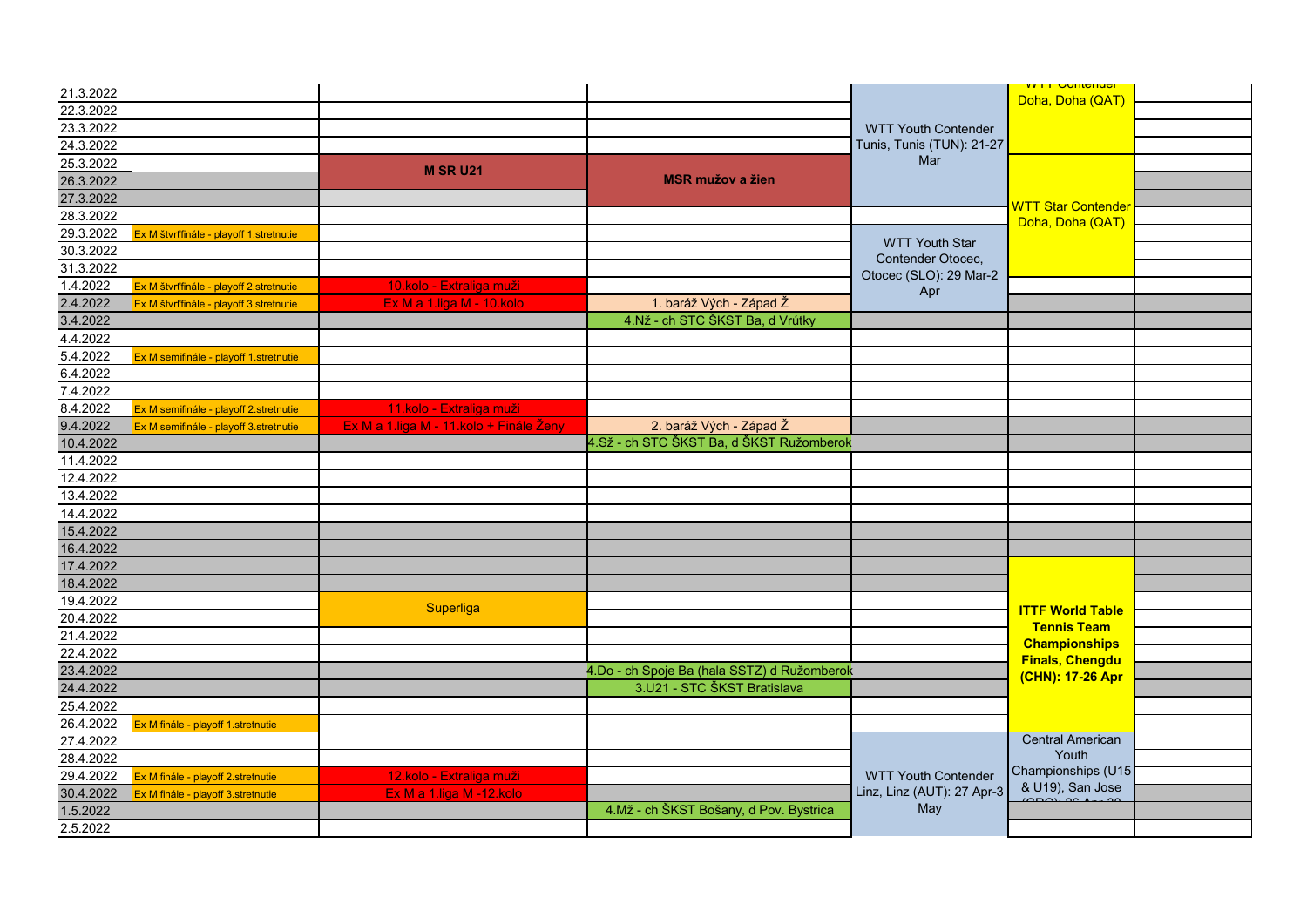| 3.5.2022  |  |                                            |                            |  |
|-----------|--|--------------------------------------------|----------------------------|--|
| 4.5.2022  |  |                                            |                            |  |
| 5.5.2022  |  |                                            |                            |  |
| 6.5.2022  |  |                                            |                            |  |
| 7.5.2022  |  | <b>MSR Staršie žiactvo, hala SSTZ</b>      |                            |  |
| 8.5.2022  |  |                                            |                            |  |
| 9.5.2022  |  |                                            |                            |  |
| 10.5.2022 |  |                                            |                            |  |
| 11.5.2022 |  |                                            |                            |  |
| 12.5.2022 |  |                                            |                            |  |
| 13.5.2022 |  |                                            |                            |  |
| 14.5.2022 |  | <b>MSR Dorast, STC ŠKST Bratislava</b>     |                            |  |
| 15.5.2022 |  |                                            |                            |  |
| 16.5.2022 |  |                                            |                            |  |
| 17.5.2022 |  |                                            |                            |  |
| 18.5.2022 |  |                                            | <b>WTT Youth Contender</b> |  |
| 19.5.2022 |  |                                            | Wladyslawowo,              |  |
| 20.5.2022 |  |                                            | Wladyslawowo (POL)         |  |
| 21.5.2022 |  | <b>MSR Najmladšie žiactvo, STK Funstar</b> |                            |  |
| 22.5.2022 |  | <b>Topoľčany</b>                           |                            |  |
| 23.5.2022 |  |                                            |                            |  |
| 24.5.2022 |  |                                            |                            |  |
| 25.5.2022 |  |                                            |                            |  |
| 26.5.2022 |  |                                            |                            |  |
| 27.5.2022 |  |                                            |                            |  |
| 28.5.2022 |  | <b>MSR Mladšie žiactvo, STC ŠKST</b>       |                            |  |
| 29.5.2022 |  | <b>Bratislava</b>                          |                            |  |
| 30.5.2022 |  |                                            |                            |  |
| 31.5.2022 |  |                                            |                            |  |
| 1.6.2022  |  |                                            |                            |  |
| 2.6.2022  |  |                                            |                            |  |
| 3.6.2022  |  |                                            |                            |  |
| 4.6.2022  |  | M-SR dr. Dorastu (finále dor. Ex)          |                            |  |
| 5.6.2022  |  | MSR dr. ml. žiactva                        |                            |  |
| 6.6.2022  |  |                                            |                            |  |
| 7.6.2022  |  |                                            |                            |  |
| 8.6.2022  |  |                                            |                            |  |
| 9.6.2022  |  |                                            |                            |  |
| 10.6.2022 |  |                                            |                            |  |
| 11.6.2022 |  | MSR dr. st. žiactva                        |                            |  |
| 12.6.2022 |  | kval. Extr. Dor.                           |                            |  |
| 13.6.2022 |  |                                            | M SR základné školy        |  |
| 14.6.2022 |  |                                            |                            |  |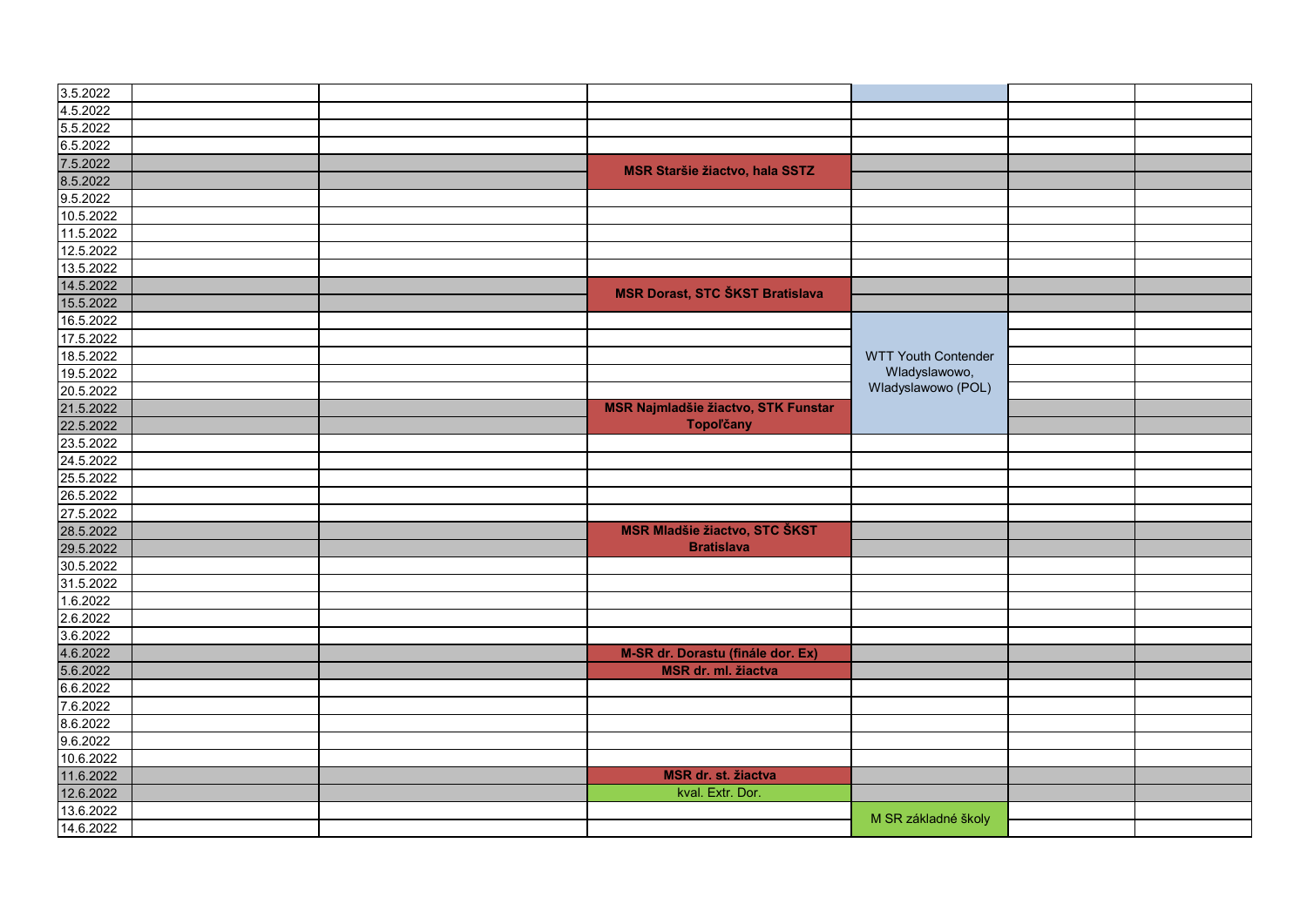| 15.6.2022 |  |                                   |  |
|-----------|--|-----------------------------------|--|
| 16.6.2022 |  |                                   |  |
| 17.6.2022 |  | 2022 Europe Under 13<br>Challenge |  |
| 18.6.2022 |  |                                   |  |
| 19.6.2022 |  |                                   |  |
| 20.6.2022 |  |                                   |  |
| 21.6.2022 |  |                                   |  |
| 22.6.2022 |  |                                   |  |
| 23.6.2022 |  |                                   |  |
| 24.6.2022 |  |                                   |  |
| 25.6.2022 |  |                                   |  |
| 26.6.2022 |  |                                   |  |
| 27.6.2022 |  |                                   |  |
| 28.6.2022 |  |                                   |  |
| 29.6.2022 |  | <b>ME Veteránov</b>               |  |
| 30.6.2022 |  |                                   |  |
| 1.7.2022  |  |                                   |  |
| 2.7.2022  |  |                                   |  |
| 3.7.2022  |  |                                   |  |
| 4.7.2022  |  |                                   |  |
| 5.7.2022  |  |                                   |  |
| 6.7.2022  |  |                                   |  |
| 7.7.2022  |  |                                   |  |
| 8.7.2022  |  |                                   |  |
| 9.7.2022  |  |                                   |  |
| 10.7.2022 |  |                                   |  |
| 11.7.2022 |  |                                   |  |
| 12.7.2022 |  |                                   |  |
| 13.7.2022 |  |                                   |  |
| 14.7.2022 |  |                                   |  |
| 15.7.2022 |  |                                   |  |
| 16.7.2022 |  |                                   |  |
| 17.7.2022 |  |                                   |  |
| 18.7.2022 |  |                                   |  |
| 19.7.2022 |  | <b>European Youth Table</b>       |  |
| 20.7.2022 |  | Tennis Championships,             |  |
| 21.7.2022 |  | <b>Novi Sad</b>                   |  |
| 22.7.2022 |  |                                   |  |
| 23.7.2022 |  |                                   |  |
| 24.7.2022 |  |                                   |  |
| 25.7.2022 |  |                                   |  |
| 26.7.2022 |  |                                   |  |
| 27.7.2022 |  |                                   |  |
|           |  |                                   |  |